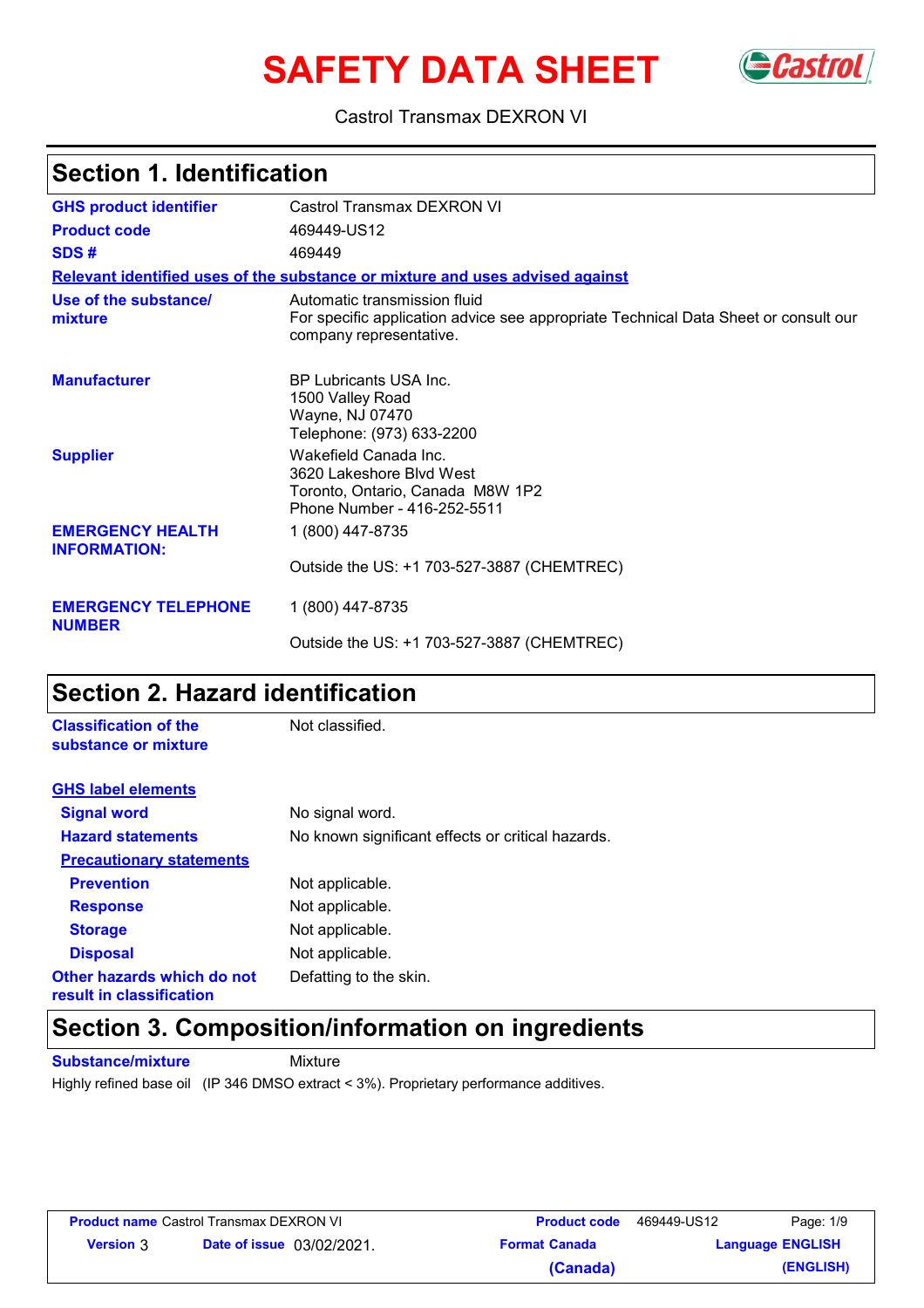### **Section 3. Composition/information on ingredients**

| <b>Ingredient name</b>                                                                                                                                                                                                                                                                                                   | <b>CAS number</b>                       | $%$ (w/w)                        |  |
|--------------------------------------------------------------------------------------------------------------------------------------------------------------------------------------------------------------------------------------------------------------------------------------------------------------------------|-----------------------------------------|----------------------------------|--|
| Distillates (petroleum), hydrotreated heavy paraffinic<br>Distillates (petroleum), hydrotreated light paraffinic<br>2-Propenoic acid, 2-methyl-, butyl ester, polymer with N-[3-<br>(dimethylamino)propyl]-2-methyl-2-propenamide, dodecyl 2-methyl-<br>2-propenoate, eicosyl 2-methyl-2-propenoate, hexadecyl 2-methyl- | 64742-54-7<br>64742-55-8<br>176487-46-0 | l45 - 70<br>$15 - 40$<br>$1 - 5$ |  |
| 2-propenoate and octadecyl 2-methyl-2-propenoate<br>Lubricating oils (petroleum), C15-30, hydrotreated neutral oil-based                                                                                                                                                                                                 | 72623-86-0                              | $0.5 - 1.5$                      |  |

**\*\* Ranges if listed above for hazardous ingredient(s) are prescribed ranges. The actual concentration(s) or actual concentration range(s) are being withheld as a trade secret.**

**There are no additional ingredients present which, within the current knowledge of the supplier and in the concentrations applicable, are classified as hazardous to health and hence require reporting in this section.**

**Occupational exposure limits, if available, are listed in Section 8.**

### **Section 4. First-aid measures**

**Description of necessary first aid measures**

| <b>Eye contact</b>                | In case of contact, immediately flush eyes with plenty of water for at least 15<br>minutes. Eyelids should be held away from the eyeball to ensure thorough rinsing.<br>Check for and remove any contact lenses. Get medical attention.           |  |
|-----------------------------------|---------------------------------------------------------------------------------------------------------------------------------------------------------------------------------------------------------------------------------------------------|--|
| <b>Skin contact</b>               | Wash skin thoroughly with soap and water or use recognized skin cleanser.<br>Remove contaminated clothing and shoes. Wash clothing before reuse. Clean<br>shoes thoroughly before reuse. Get medical attention if symptoms occur.                 |  |
| <b>Inhalation</b>                 | Finhaled, remove to fresh air. In case of inhalation of decomposition products in a<br>fire, symptoms may be delayed. The exposed person may need to be kept under<br>medical surveillance for 48 hours. Get medical attention if symptoms occur. |  |
| <b>Ingestion</b>                  | Do not induce vomiting unless directed to do so by medical personnel. Get medical<br>attention if symptoms occur.                                                                                                                                 |  |
| <b>Protection of first-aiders</b> | No action shall be taken involving any personal risk or without suitable training.                                                                                                                                                                |  |

#### **Most important symptoms/effects, acute and delayed**

**See Section 11 for more detailed information on health effects and symptoms.**

#### **Indication of immediate medical attention and special treatment needed, if necessary**

| Notes to physician         | Treatment should in general be symptomatic and directed to relieving any effects.<br>In case of inhalation of decomposition products in a fire, symptoms may be delayed.<br>The exposed person may need to be kept under medical surveillance for 48 hours. |
|----------------------------|-------------------------------------------------------------------------------------------------------------------------------------------------------------------------------------------------------------------------------------------------------------|
| <b>Specific treatments</b> | No specific treatment.                                                                                                                                                                                                                                      |

### **Section 5. Fire-fighting measures**

| <b>Extinguishing media</b>                             |                                                                                                                                                                                                   |
|--------------------------------------------------------|---------------------------------------------------------------------------------------------------------------------------------------------------------------------------------------------------|
| <b>Suitable extinguishing</b><br>media                 | In case of fire, use foam, dry chemical or carbon dioxide extinguisher or spray.                                                                                                                  |
| <b>Unsuitable extinguishing</b><br>media               | Do not use water jet.                                                                                                                                                                             |
| <b>Specific hazards arising</b><br>from the chemical   | In a fire or if heated, a pressure increase will occur and the container may burst.                                                                                                               |
| <b>Hazardous thermal</b><br>decomposition products     | Combustion products may include the following:<br>carbon oxides (CO, CO <sub>2</sub> ) (carbon monoxide, carbon dioxide)<br>nitrogen oxides (NO, $NO2$ etc.)                                      |
| <b>Special protective actions</b><br>for fire-fighters | No action shall be taken involving any personal risk or without suitable training.<br>Promptly isolate the scene by removing all persons from the vicinity of the incident if<br>there is a fire. |

| <b>Product name Castrol Transmax DEXRON VI</b> |                                  | <b>Product code</b>  | 469449-US12 | Page: 2/9               |
|------------------------------------------------|----------------------------------|----------------------|-------------|-------------------------|
| <b>Version</b> 3                               | <b>Date of issue</b> 03/02/2021. | <b>Format Canada</b> |             | <b>Language ENGLISH</b> |
|                                                |                                  | (Canada)             |             | (ENGLISH)               |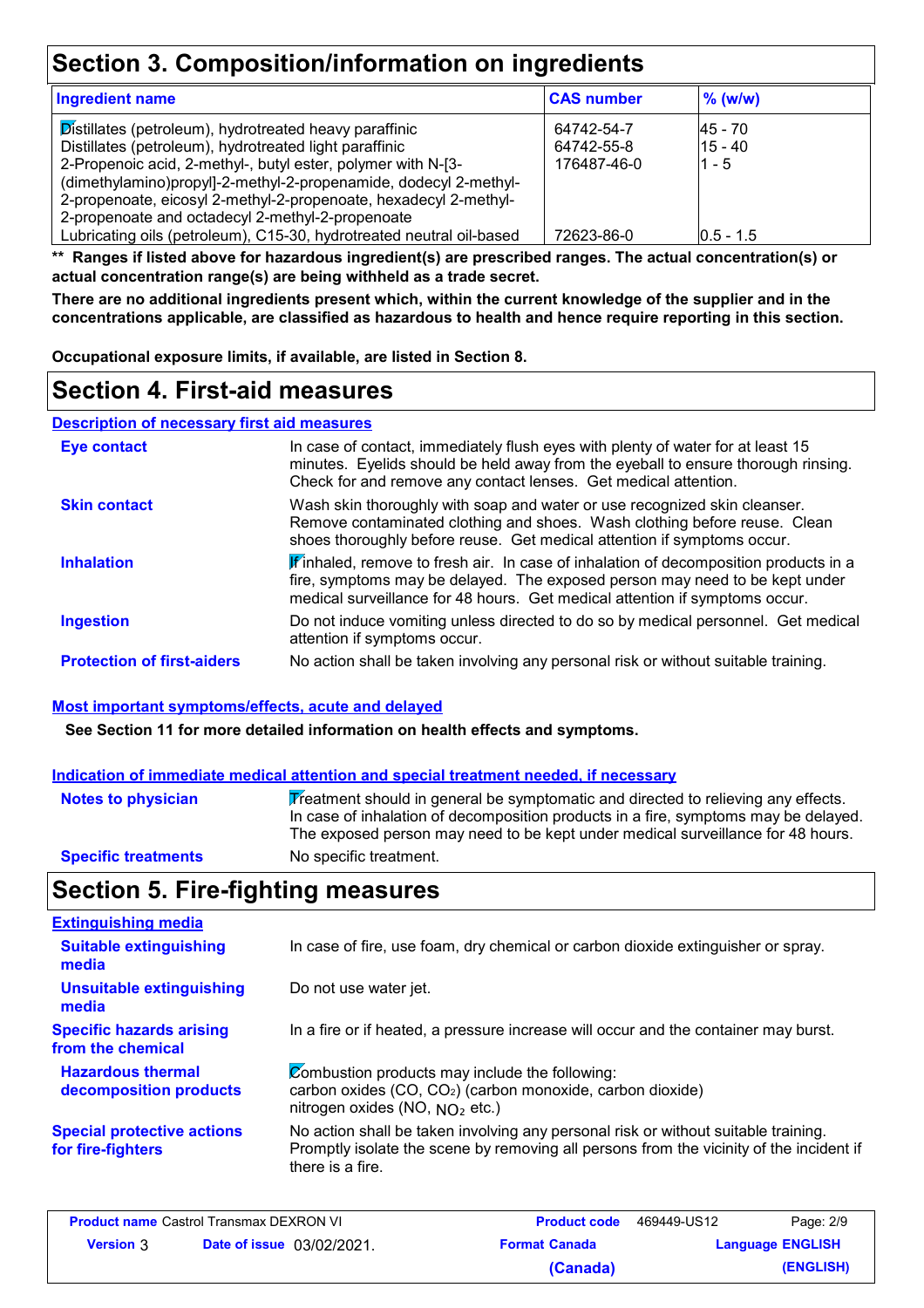### **Section 5. Fire-fighting measures**

**Special protective equipment for fire-fighters** Fire-fighters should wear positive pressure self-contained breathing apparatus (SCBA) and full turnout gear.

#### **Section 6. Accidental release measures**

#### **Personal precautions, protective equipment and emergency procedures**

| For non-emergency<br>personnel                               | No action shall be taken involving any personal risk or without suitable training.<br>Evacuate surrounding areas. Keep unnecessary and unprotected personnel from<br>entering. Do not touch or walk through spilled material. Put on appropriate<br>personal protective equipment. Floors may be slippery; use care to avoid falling.                                                              |  |
|--------------------------------------------------------------|----------------------------------------------------------------------------------------------------------------------------------------------------------------------------------------------------------------------------------------------------------------------------------------------------------------------------------------------------------------------------------------------------|--|
| For emergency responders                                     | If specialized clothing is required to deal with the spillage, take note of any<br>information in Section 8 on suitable and unsuitable materials. See also the<br>information in "For non-emergency personnel".                                                                                                                                                                                    |  |
| <b>Environmental precautions</b>                             | Avoid dispersal of spilled material and runoff and contact with soil, waterways,<br>drains and sewers. Inform the relevant authorities if the product has caused<br>environmental pollution (sewers, waterways, soil or air).                                                                                                                                                                      |  |
| <b>Methods and materials for containment and cleaning up</b> |                                                                                                                                                                                                                                                                                                                                                                                                    |  |
| <b>Small spill</b>                                           | Stop leak if without risk. Move containers from spill area. Absorb with an inert<br>material and place in an appropriate waste disposal container. Dispose of via a<br>licensed waste disposal contractor.                                                                                                                                                                                         |  |
| Large spill                                                  | Stop leak if without risk. Move containers from spill area. Prevent entry into sewers,<br>water courses, basements or confined areas. Contain and collect spillage with non-<br>combustible, absorbent material e.g. sand, earth, vermiculite or diatomaceous earth<br>and place in container for disposal according to local regulations. Dispose of via a<br>licensed waste disposal contractor. |  |

### **Section 7. Handling and storage**

#### **Precautions for safe handling**

| <b>Protective measures</b>                                                | Put on appropriate personal protective equipment (see Section 8).                                                                                                                                                                                                                                                                                                                                                                                                                                                                                                                             |  |
|---------------------------------------------------------------------------|-----------------------------------------------------------------------------------------------------------------------------------------------------------------------------------------------------------------------------------------------------------------------------------------------------------------------------------------------------------------------------------------------------------------------------------------------------------------------------------------------------------------------------------------------------------------------------------------------|--|
| <b>Advice on general</b><br>occupational hygiene                          | Eating, drinking and smoking should be prohibited in areas where this material is<br>handled, stored and processed. Wash thoroughly after handling. Remove<br>contaminated clothing and protective equipment before entering eating areas. See<br>also Section 8 for additional information on hygiene measures.                                                                                                                                                                                                                                                                              |  |
| <b>Conditions for safe storage,</b><br>including any<br>incompatibilities | Store in accordance with local regulations. Store in original container protected<br>from direct sunlight in a dry, cool and well-ventilated area, away from incompatible<br>materials (see Section 10) and food and drink. Keep container tightly closed and<br>sealed until ready for use. Store and use only in equipment/containers designed for<br>use with this product. Containers that have been opened must be carefully resealed<br>and kept upright to prevent leakage. Do not store in unlabeled containers. Use<br>appropriate containment to avoid environmental contamination. |  |
| <b>Not suitable</b>                                                       | Prolonged exposure to elevated temperature                                                                                                                                                                                                                                                                                                                                                                                                                                                                                                                                                    |  |

### **Section 8. Exposure controls/personal protection**

#### **Control parameters**

#### **Occupational exposure limits**

| <b>Ingredient name</b> |                                                        | <b>Exposure limits</b>                                                                                                                                                                                       |                                                                                                                                                                                                 |
|------------------------|--------------------------------------------------------|--------------------------------------------------------------------------------------------------------------------------------------------------------------------------------------------------------------|-------------------------------------------------------------------------------------------------------------------------------------------------------------------------------------------------|
|                        | Distillates (petroleum), hydrotreated heavy paraffinic | <b>CA Alberta Provincial (Canada).</b><br>Form: Mist<br>7/2009 Form: Mist<br><b>CA Quebec Provincial (Canada).</b><br>TWAEV: 5 mg/m <sup>3</sup> 8 hours. Issued/Revised: 1/2000<br>Form: mist<br>Form: mist | 8 hrs OEL: 5 mg/m <sup>3</sup> 8 hours. Issued/Revised: 4/2004<br>15 min OEL: 10 mg/m <sup>3</sup> 15 minutes. Issued/Revised:<br>STEV: 10 mg/m <sup>3</sup> 15 minutes. Issued/Revised: 1/2000 |
|                        | <b>Product name Castrol Transmax DEXRON VI</b>         | <b>Product code</b>                                                                                                                                                                                          | Page: 3/9<br>469449-US12                                                                                                                                                                        |
| <b>Version</b> 3       | <b>Date of issue</b> 03/02/2021.                       | <b>Format Canada</b>                                                                                                                                                                                         | <b>Language ENGLISH</b>                                                                                                                                                                         |
|                        |                                                        | (Canada)                                                                                                                                                                                                     | (ENGLISH)                                                                                                                                                                                       |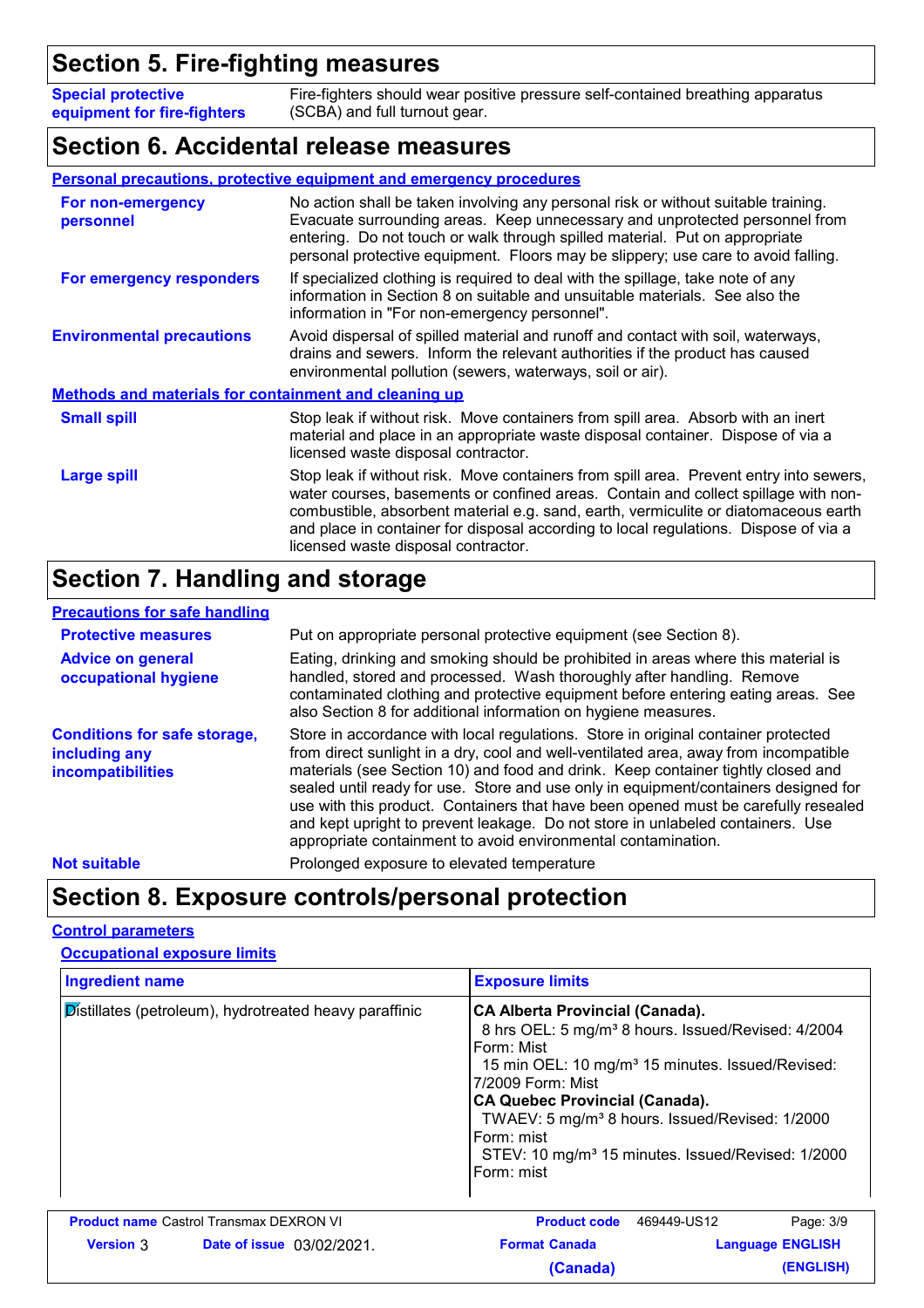# **Section 8. Exposure controls/personal protection**

| <b>CA Alberta Provincial (Canada).</b>                         |
|----------------------------------------------------------------|
| 8 hrs OEL: 5 mg/m <sup>3</sup> 8 hours. Issued/Revised: 4/2004 |
| Form: Mist                                                     |
| 15 min OEL: 10 mg/m <sup>3</sup> 15 minutes. Issued/Revised:   |
| 7/2009 Form: Mist                                              |
| <b>CA Quebec Provincial (Canada).</b>                          |
| TWAEV: 5 mg/m <sup>3</sup> 8 hours. Issued/Revised: 1/2000     |
| Form: mist                                                     |
| STEV: 10 mg/m <sup>3</sup> 15 minutes. Issued/Revised: 1/2000  |
| Form: mist                                                     |
| <b>CA Alberta Provincial (Canada).</b>                         |
| 8 hrs OEL: 5 mg/m <sup>3</sup> 8 hours. Issued/Revised: 4/2004 |
| Form: Mist                                                     |
| 15 min OEL: 10 mg/m <sup>3</sup> 15 minutes. Issued/Revised:   |
| 7/2009 Form: Mist                                              |
| <b>CA Quebec Provincial (Canada).</b>                          |
| TWAEV: 5 mg/m <sup>3</sup> 8 hours. Issued/Revised: 1/2000     |
| Form: mist                                                     |
| STEV: 10 mg/m <sup>3</sup> 15 minutes. Issued/Revised: 1/2000  |
| Form: mist                                                     |
|                                                                |

| <b>Appropriate engineering</b><br>controls       | All activities involving chemicals should be assessed for their risks to health, to<br>ensure exposures are adequately controlled. Personal protective equipment should<br>only be considered after other forms of control measures (e.g. engineering controls)<br>have been suitably evaluated. Personal protective equipment should conform to<br>appropriate standards, be suitable for use, be kept in good condition and properly<br>maintained.<br>Your supplier of personal protective equipment should be consulted for advice on<br>selection and appropriate standards. For further information contact your national<br>organisation for standards.<br>Provide exhaust ventilation or other engineering controls to keep the relevant<br>airborne concentrations below their respective occupational exposure limits.<br>The final choice of protective equipment will depend upon a risk assessment. It is<br>important to ensure that all items of personal protective equipment are compatible. |
|--------------------------------------------------|---------------------------------------------------------------------------------------------------------------------------------------------------------------------------------------------------------------------------------------------------------------------------------------------------------------------------------------------------------------------------------------------------------------------------------------------------------------------------------------------------------------------------------------------------------------------------------------------------------------------------------------------------------------------------------------------------------------------------------------------------------------------------------------------------------------------------------------------------------------------------------------------------------------------------------------------------------------------------------------------------------------|
| <b>Environmental exposure</b><br><b>controls</b> | Emissions from ventilation or work process equipment should be checked to ensure<br>they comply with the requirements of environmental protection legislation. In some<br>cases, fume scrubbers, filters or engineering modifications to the process<br>equipment will be necessary to reduce emissions to acceptable levels.                                                                                                                                                                                                                                                                                                                                                                                                                                                                                                                                                                                                                                                                                 |
| <b>Individual protection measures</b>            |                                                                                                                                                                                                                                                                                                                                                                                                                                                                                                                                                                                                                                                                                                                                                                                                                                                                                                                                                                                                               |
| <b>Hygiene measures</b>                          | Wash hands, forearms and face thoroughly after handling chemical products, before<br>eating, smoking and using the lavatory and at the end of the working period.<br>Appropriate techniques should be used to remove potentially contaminated clothing.<br>Wash contaminated clothing before reusing. Ensure that eyewash stations and<br>safety showers are close to the workstation location.                                                                                                                                                                                                                                                                                                                                                                                                                                                                                                                                                                                                               |
| <b>Eye/face protection</b>                       | Safety glasses with side shields.                                                                                                                                                                                                                                                                                                                                                                                                                                                                                                                                                                                                                                                                                                                                                                                                                                                                                                                                                                             |
| <b>Skin protection</b>                           |                                                                                                                                                                                                                                                                                                                                                                                                                                                                                                                                                                                                                                                                                                                                                                                                                                                                                                                                                                                                               |
| <b>Hand protection</b>                           | Wear protective gloves if prolonged or repeated contact is likely. Wear chemical<br>resistant gloves. Recommended: Nitrile gloves. The correct choice of protective<br>gloves depends upon the chemicals being handled, the conditions of work and use,<br>and the condition of the gloves (even the best chemically resistant glove will break<br>down after repeated chemical exposures). Most gloves provide only a short time of<br>protection before they must be discarded and replaced. Because specific work<br>environments and material handling practices vary, safety procedures should be<br>developed for each intended application. Gloves should therefore be chosen in<br>consultation with the supplier/manufacturer and with a full assessment of the<br>working conditions.                                                                                                                                                                                                               |

| <b>Product name Castrol Transmax DEXRON VI</b> |                                  | <b>Product code</b>  | 469449-US12             | Page: 4/9 |
|------------------------------------------------|----------------------------------|----------------------|-------------------------|-----------|
| <b>Version</b> 3                               | <b>Date of issue</b> 03/02/2021. | <b>Format Canada</b> | <b>Language ENGLISH</b> |           |
|                                                |                                  | (Canada)             |                         | (ENGLISH) |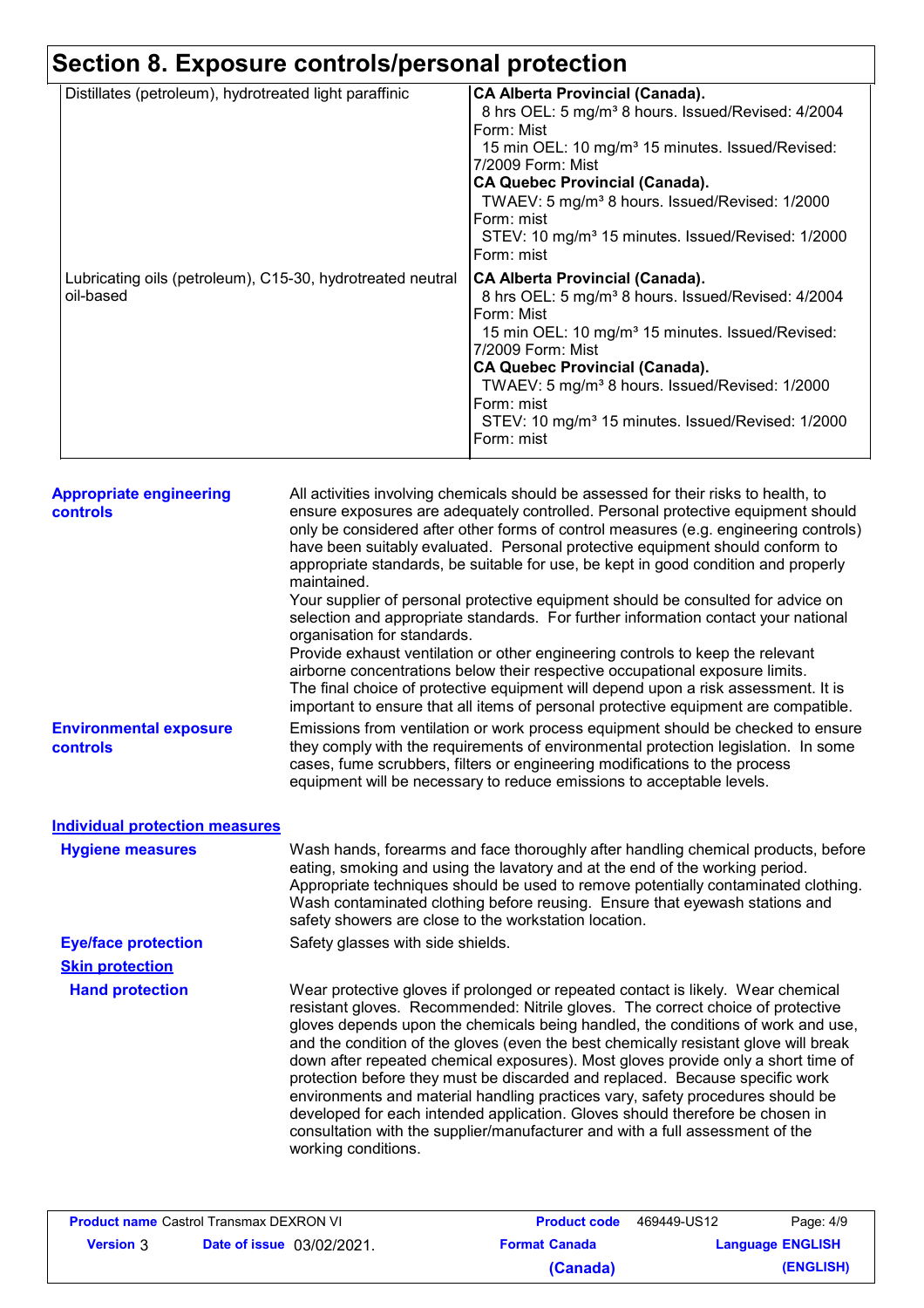## **Section 8. Exposure controls/personal protection**

| <b>Body protection</b>        | Use of protective clothing is good industrial practice.<br>Personal protective equipment for the body should be selected based on the task<br>being performed and the risks involved and should be approved by a specialist<br>before handling this product.<br>Cotton or polyester/cotton overalls will only provide protection against light<br>superficial contamination that will not soak through to the skin. Overalls should be<br>laundered on a regular basis. When the risk of skin exposure is high (e.g. when<br>cleaning up spillages or if there is a risk of splashing) then chemical resistant aprons<br>and/or impervious chemical suits and boots will be required. |
|-------------------------------|---------------------------------------------------------------------------------------------------------------------------------------------------------------------------------------------------------------------------------------------------------------------------------------------------------------------------------------------------------------------------------------------------------------------------------------------------------------------------------------------------------------------------------------------------------------------------------------------------------------------------------------------------------------------------------------|
| <b>Other skin protection</b>  | Appropriate footwear and any additional skin protection measures should be<br>selected based on the task being performed and the risks involved and should be<br>approved by a specialist before handling this product.                                                                                                                                                                                                                                                                                                                                                                                                                                                               |
| <b>Respiratory protection</b> | In case of insufficient ventilation, wear suitable respiratory equipment.<br>The correct choice of respiratory protection depends upon the chemicals being<br>handled, the conditions of work and use, and the condition of the respiratory<br>equipment. Safety procedures should be developed for each intended application.<br>Respiratory protection equipment should therefore be chosen in consultation with<br>the supplier/manufacturer and with a full assessment of the working conditions.                                                                                                                                                                                 |

### **Section 9. Physical and chemical properties**

| <u>Appearance</u>                                 |                                                                                                                                             |
|---------------------------------------------------|---------------------------------------------------------------------------------------------------------------------------------------------|
| <b>Physical state</b>                             | Liquid.                                                                                                                                     |
| <b>Color</b>                                      | Red.                                                                                                                                        |
| <b>Odor</b>                                       | Not available.                                                                                                                              |
| <b>Odor threshold</b>                             | Not available.                                                                                                                              |
| рH                                                | Not applicable.                                                                                                                             |
| <b>Melting point</b>                              | Not available.                                                                                                                              |
| <b>Boiling point</b>                              | Not available.                                                                                                                              |
| <b>Flash point</b>                                | Open cup: >177°C (>350.6°F) [Cleveland.]                                                                                                    |
| <b>Pour point</b>                                 | $-54 °C$                                                                                                                                    |
| <b>Drop Point</b>                                 | Not available.                                                                                                                              |
| <b>Evaporation rate</b>                           | Not available.                                                                                                                              |
| <b>Flammability (solid, gas)</b>                  | Not applicable. Based on - Physical state                                                                                                   |
| Lower and upper explosive<br>(flammable) limits   | Not available.                                                                                                                              |
| <b>Vapor pressure</b>                             | Not available.                                                                                                                              |
| <b>Vapor density</b>                              | Not available.                                                                                                                              |
| <b>Density</b>                                    | <1000 kg/m <sup>3</sup> (<1 g/cm <sup>3</sup> ) at 15 <sup>°</sup> C                                                                        |
| <b>Relative density</b>                           | Not available.                                                                                                                              |
| <b>Solubility</b>                                 | insoluble in water.                                                                                                                         |
| <b>Partition coefficient: n-</b><br>octanol/water | Not available.                                                                                                                              |
| <b>Auto-ignition temperature</b>                  | Not available.                                                                                                                              |
| <b>Decomposition temperature</b>                  | Not available.                                                                                                                              |
| <b>Viscosity</b>                                  | Kinematic: $30.2 \text{ mm}^2/\text{s}$ (30.2 cSt) at 40°C<br>Kinematic: 5.7 to 6.3 mm <sup>2</sup> /s (5.7 to 6.3 cSt) at 100 $^{\circ}$ C |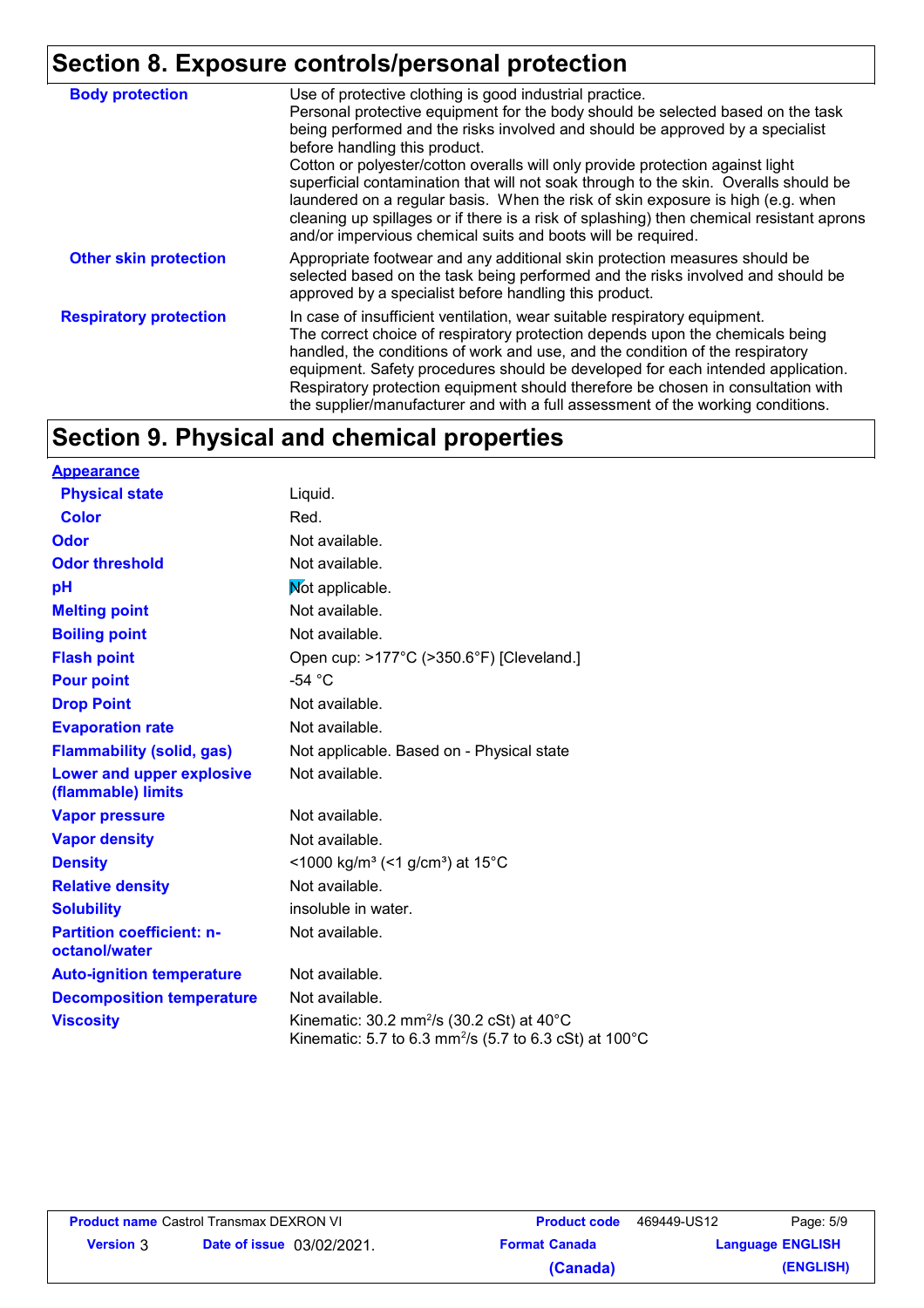## **Section 10. Stability and reactivity**

| <b>Reactivity</b>                                   | No specific test data available for this product. Refer to Conditions to avoid and<br>Incompatible materials for additional information.                                   |
|-----------------------------------------------------|----------------------------------------------------------------------------------------------------------------------------------------------------------------------------|
| <b>Chemical stability</b>                           | The product is stable.                                                                                                                                                     |
| <b>Possibility of hazardous</b><br><b>reactions</b> | Under normal conditions of storage and use, hazardous reactions will not occur.<br>Under normal conditions of storage and use, hazardous polymerization will not<br>occur. |
| <b>Conditions to avoid</b>                          | Avoid all possible sources of ignition (spark or flame).                                                                                                                   |
| <b>Incompatible materials</b>                       | Reactive or incompatible with the following materials: oxidizing materials.                                                                                                |
| <b>Hazardous decomposition</b><br>products          | Under normal conditions of storage and use, hazardous decomposition products<br>should not be produced.                                                                    |

### **Section 11. Toxicological information**

**Version Date of issue** 3 03/02/2021.

#### **Information on toxicological effects**

#### **Aspiration hazard**

| <b>Name</b>                                            |                                                                                          | <b>Result</b>                                                                    |  |
|--------------------------------------------------------|------------------------------------------------------------------------------------------|----------------------------------------------------------------------------------|--|
| Distillates (petroleum), hydrotreated light paraffinic | Lubricating oils (petroleum), C15-30, hydrotreated neutral oil-based                     | <b>ASPIRATION HAZARD - Category 1</b><br><b>ASPIRATION HAZARD - Category 1</b>   |  |
| <b>Information on the likely</b><br>routes of exposure | Routes of entry anticipated: Dermal, Inhalation.                                         |                                                                                  |  |
| <b>Potential acute health effects</b>                  |                                                                                          |                                                                                  |  |
| <b>Eye contact</b>                                     | No known significant effects or critical hazards.                                        |                                                                                  |  |
| <b>Skin contact</b>                                    | Defatting to the skin. May cause skin dryness and irritation.                            |                                                                                  |  |
| <b>Inhalation</b>                                      | may be delayed following exposure.                                                       | Exposure to decomposition products may cause a health hazard. Serious effects    |  |
| <b>Ingestion</b>                                       | No known significant effects or critical hazards.                                        |                                                                                  |  |
|                                                        | Symptoms related to the physical, chemical and toxicological characteristics             |                                                                                  |  |
| <b>Eye contact</b>                                     | No specific data.                                                                        |                                                                                  |  |
| <b>Inhalation</b>                                      | thermal decomposition products occurs.                                                   | May be harmful by inhalation if exposure to vapor, mists or fumes resulting from |  |
| <b>Skin contact</b>                                    | Adverse symptoms may include the following:<br>irritation<br>dryness<br>cracking         |                                                                                  |  |
| <b>Ingestion</b>                                       | No specific data.                                                                        |                                                                                  |  |
|                                                        | Delayed and immediate effects and also chronic effects from short and long term exposure |                                                                                  |  |
| <b>Short term exposure</b>                             |                                                                                          |                                                                                  |  |
| <b>Potential immediate</b><br>effects                  | Not available.                                                                           |                                                                                  |  |
| <b>Potential delayed effects</b>                       | Not available.                                                                           |                                                                                  |  |
| <b>Long term exposure</b>                              |                                                                                          |                                                                                  |  |
| <b>Potential immediate</b><br>effects                  | Not available.                                                                           |                                                                                  |  |
| <b>Potential delayed effects</b>                       | Not available.                                                                           |                                                                                  |  |
| <b>Potential chronic health effects</b>                |                                                                                          |                                                                                  |  |
| <b>General</b>                                         | No known significant effects or critical hazards.                                        |                                                                                  |  |
| <b>Carcinogenicity</b>                                 | No known significant effects or critical hazards.                                        |                                                                                  |  |
| <b>Product name Castrol Transmax DEXRON VI</b>         |                                                                                          | 469449-US12<br><b>Product code</b><br>Page: 6/9                                  |  |

**Format Canada Language ENGLISH**

**(Canada) (ENGLISH)**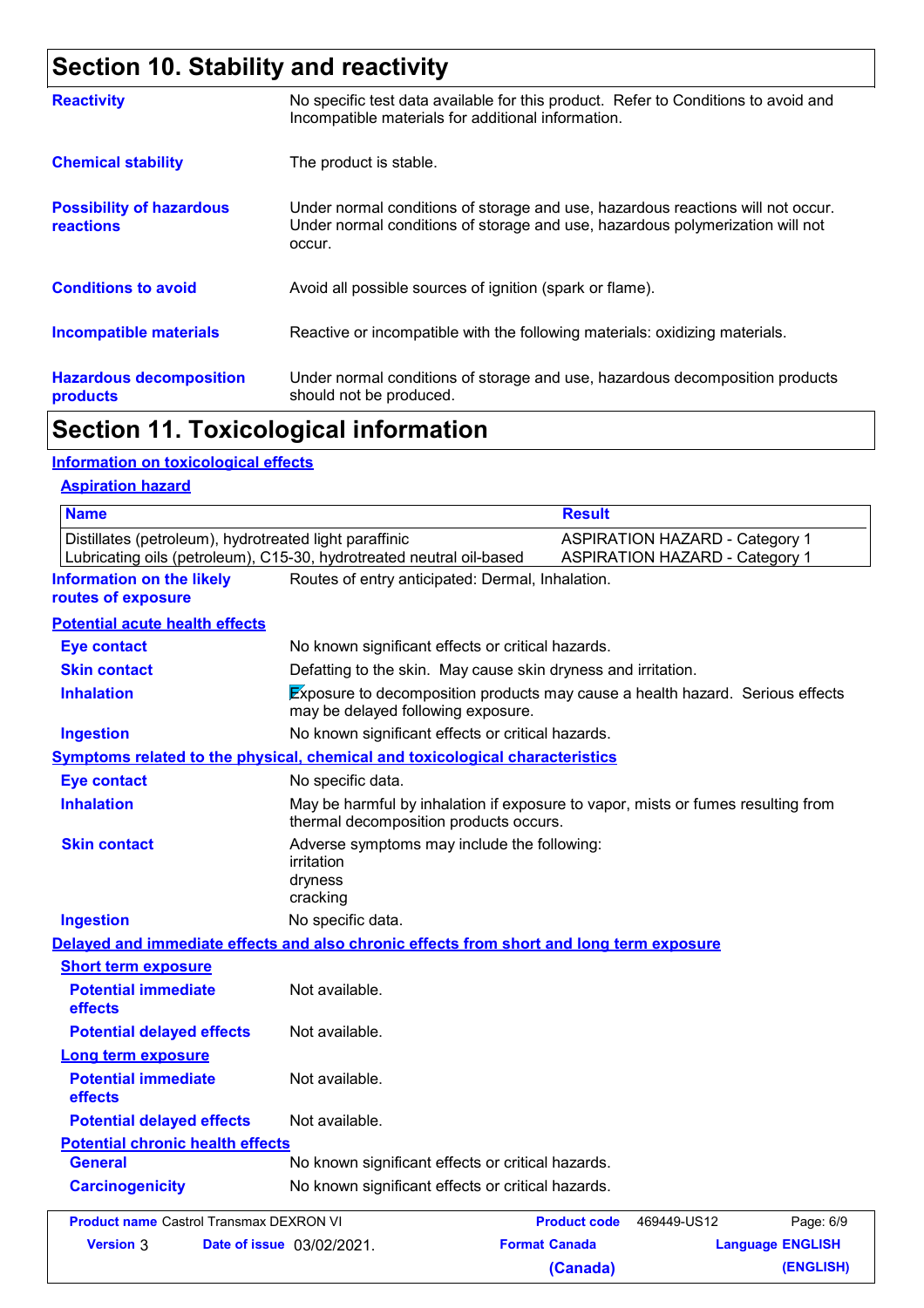### **Section 11. Toxicological information**

**Mutagenicity** No known significant effects or critical hazards. **Teratogenicity** No known significant effects or critical hazards. **Developmental effects** No known significant effects or critical hazards. **Fertility effects** No known significant effects or critical hazards.

#### **Numerical measures of toxicity**

#### **Acute toxicity estimates**

Not available.

### **Section 12. Ecological information**

#### **Toxicity**

No testing has been performed by the manufacturer.

#### **Persistence and degradability**

Expected to be biodegradable.

#### **Bioaccumulative potential**

This product is not expected to bioaccumulate through food chains in the environment.

| <b>Mobility in soil</b>                                 |                                                                                                                           |
|---------------------------------------------------------|---------------------------------------------------------------------------------------------------------------------------|
| <b>Soil/water partition</b><br><b>coefficient (Koc)</b> | Not available.                                                                                                            |
| <b>Mobility</b>                                         | Spillages may penetrate the soil causing ground water contamination.                                                      |
| <b>Other ecological information</b>                     | Spills may form a film on water surfaces causing physical damage to organisms.<br>Oxygen transfer could also be impaired. |

### **Section 13. Disposal considerations**

The generation of waste should be avoided or minimized wherever possible. Significant quantities of waste product residues should not be disposed of via the foul sewer but processed in a suitable effluent treatment plant. Dispose of surplus and non-recyclable products via a licensed waste disposal contractor. Disposal of this product, solutions and any by-products should at all times comply with the requirements of environmental protection and waste disposal legislation and any regional local authority requirements. Waste packaging should be recycled. Incineration or landfill should only be considered when recycling is not feasible. This material and its container must be disposed of in a safe way. Empty containers or liners may retain some product residues. Avoid dispersal of spilled material and runoff and contact with soil, waterways, drains and sewers. **Disposal methods**

#### **Section 14. Transport information** - - - - - Not regulated. - - Not regulated. Not regulated. Not regulated. **DOT Classification IMDG IATA TDG Classification UN number UN proper shipping name Transport hazard class(es) Packing group** - - - -

| <b>Product name Castrol Transmax DEXRON VI</b> |                                  | <b>Product code</b>  | 469449-US12             | Page: 7/9 |
|------------------------------------------------|----------------------------------|----------------------|-------------------------|-----------|
| <b>Version 3</b>                               | <b>Date of issue</b> 03/02/2021. | <b>Format Canada</b> | <b>Language ENGLISH</b> |           |
|                                                |                                  | (Canada)             |                         | (ENGLISH) |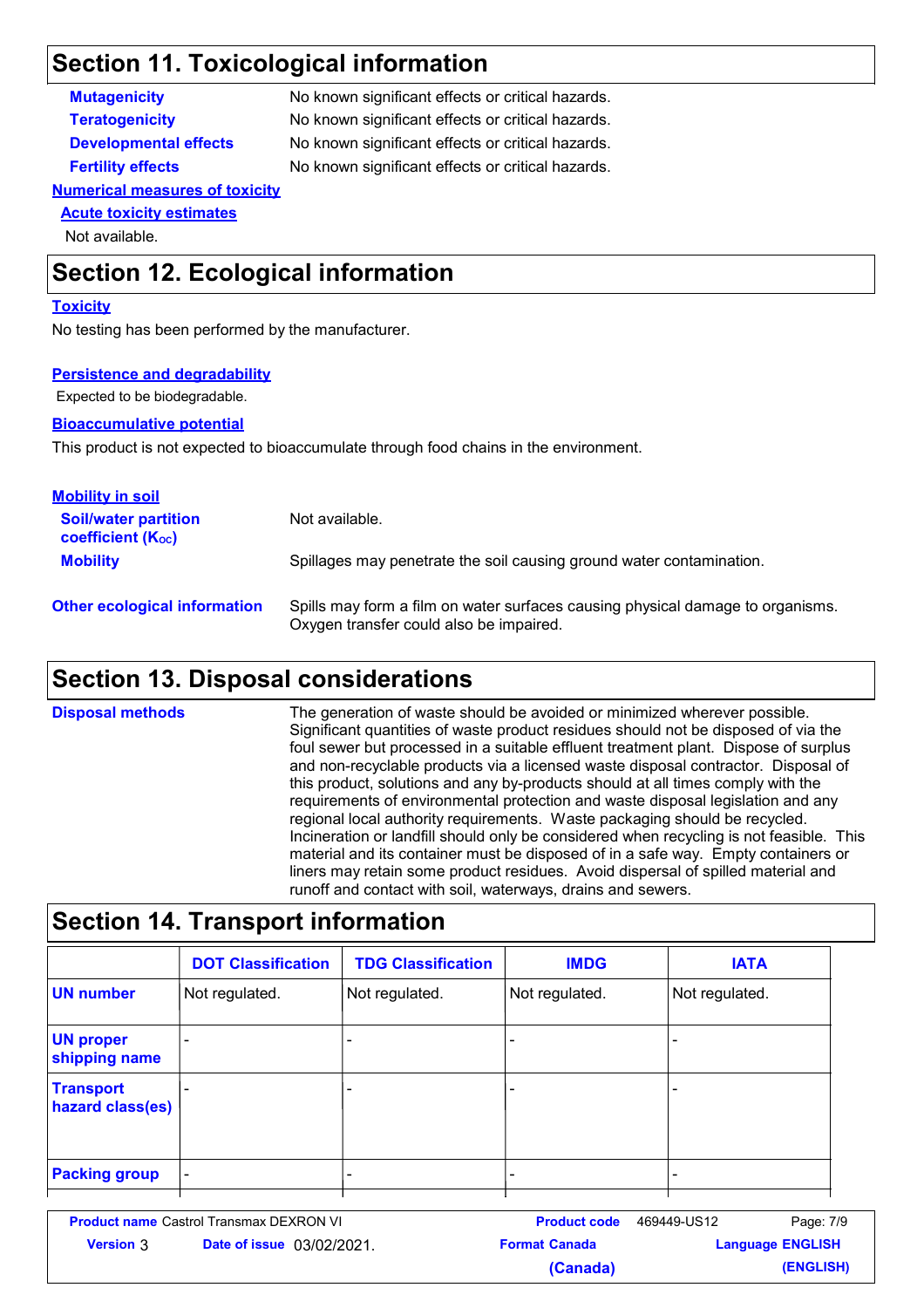| Section 14. Transport information        |     |     |     |     |  |
|------------------------------------------|-----|-----|-----|-----|--|
| <b>Environmental</b><br>hazards          | No. | No. | No. | No. |  |
| <b>Additional</b><br><b>linformation</b> |     |     |     |     |  |

**Special precautions for user** Not available.

#### **Transport in bulk according to IMO instruments** Not available.

### **Section 15. Regulatory information**

#### **Other regulations**

| <u> AMERICAN CHARLES AND </u>                                   |                                                                                                          |
|-----------------------------------------------------------------|----------------------------------------------------------------------------------------------------------|
| <b>Australia inventory (AICS)</b>                               | All components are listed or exempted.                                                                   |
| <b>Canada inventory</b>                                         | All components are listed or exempted.                                                                   |
| <b>China inventory (IECSC)</b>                                  | All components are listed or exempted.                                                                   |
| <b>Japan inventory (ENCS)</b>                                   | At least one component is not listed.                                                                    |
| <b>Korea inventory (KECI)</b>                                   | All components are listed or exempted.                                                                   |
| <b>Philippines inventory</b><br>(PICCS)                         | All components are listed or exempted.                                                                   |
| <b>Taiwan Chemical</b><br><b>Substances Inventory</b><br>(TCSI) | All components are listed or exempted.                                                                   |
| <b>United States inventory</b><br>(TSCA 8b)                     | All components are active or exempted.                                                                   |
| <b>REACH Status</b>                                             | For the REACH status of this product please consult your company contact, as<br>identified in Section 1. |

## **Section 16. Other information**

| <b>History</b>                                 |                                                                                                                                                                                                  |                                                                                                                                                                                                                                                                                                                                                                                                                                                                                                                                                                                                                                                                                                                                                                                                                                                                                                                             |                         |
|------------------------------------------------|--------------------------------------------------------------------------------------------------------------------------------------------------------------------------------------------------|-----------------------------------------------------------------------------------------------------------------------------------------------------------------------------------------------------------------------------------------------------------------------------------------------------------------------------------------------------------------------------------------------------------------------------------------------------------------------------------------------------------------------------------------------------------------------------------------------------------------------------------------------------------------------------------------------------------------------------------------------------------------------------------------------------------------------------------------------------------------------------------------------------------------------------|-------------------------|
| Date of issue/Date of<br>revision              | 3/2/2021                                                                                                                                                                                         |                                                                                                                                                                                                                                                                                                                                                                                                                                                                                                                                                                                                                                                                                                                                                                                                                                                                                                                             |                         |
| Date of previous issue                         | 01/10/2020.                                                                                                                                                                                      |                                                                                                                                                                                                                                                                                                                                                                                                                                                                                                                                                                                                                                                                                                                                                                                                                                                                                                                             |                         |
| <b>Version</b>                                 | 3                                                                                                                                                                                                |                                                                                                                                                                                                                                                                                                                                                                                                                                                                                                                                                                                                                                                                                                                                                                                                                                                                                                                             |                         |
| <b>Prepared by</b>                             | <b>Product Stewardship</b>                                                                                                                                                                       |                                                                                                                                                                                                                                                                                                                                                                                                                                                                                                                                                                                                                                                                                                                                                                                                                                                                                                                             |                         |
| <b>Key to abbreviations</b>                    | ATE = Acute Toxicity Estimate<br><b>BCF = Bioconcentration Factor</b><br>HPR = Hazardous Products Regulations<br><b>IBC</b> = Intermediate Bulk Container<br>$UN = United Nations$<br>72623-87-1 | CAS Number = Chemical Abstracts Service Registry Number<br>GHS = Globally Harmonized System of Classification and Labelling of Chemicals<br>IATA = International Air Transport Association<br><b>IMDG = International Maritime Dangerous Goods</b><br>LogPow = logarithm of the octanol/water partition coefficient<br>MARPOL = International Convention for the Prevention of Pollution From Ships,<br>1973 as modified by the Protocol of 1978. ("Marpol" = marine pollution)<br>REACH = Registration, Evaluation, Authorisation and Restriction of Chemicals<br>Regulation [Regulation (EC) No. 1907/2006]<br>Varies = may contain one or more of the following 64741-88-4, 64741-89-5,<br>64741-95-3, 64741-96-4, 64742-01-4, 64742-44-5, 64742-45-6, 64742-52-5,<br>64742-53-6, 64742-54-7, 64742-55-8, 64742-56-9, 64742-57-0, 64742-58-1,<br>64742-62-7, 64742-63-8, 64742-65-0, 64742-70-7, 72623-85-9, 72623-86-0, |                         |
| <b>References</b>                              | Not available.                                                                                                                                                                                   |                                                                                                                                                                                                                                                                                                                                                                                                                                                                                                                                                                                                                                                                                                                                                                                                                                                                                                                             |                         |
| <b>Product name Castrol Transmax DEXRON VI</b> |                                                                                                                                                                                                  | Product code 469449-US12                                                                                                                                                                                                                                                                                                                                                                                                                                                                                                                                                                                                                                                                                                                                                                                                                                                                                                    | Page: 8/9               |
| <b>Version 3</b>                               | <b>Date of issue</b> 03/02/2021.                                                                                                                                                                 | <b>Format Canada</b>                                                                                                                                                                                                                                                                                                                                                                                                                                                                                                                                                                                                                                                                                                                                                                                                                                                                                                        | <b>Language ENGLISH</b> |
|                                                |                                                                                                                                                                                                  | (Canada)                                                                                                                                                                                                                                                                                                                                                                                                                                                                                                                                                                                                                                                                                                                                                                                                                                                                                                                    | (ENGLISH)               |